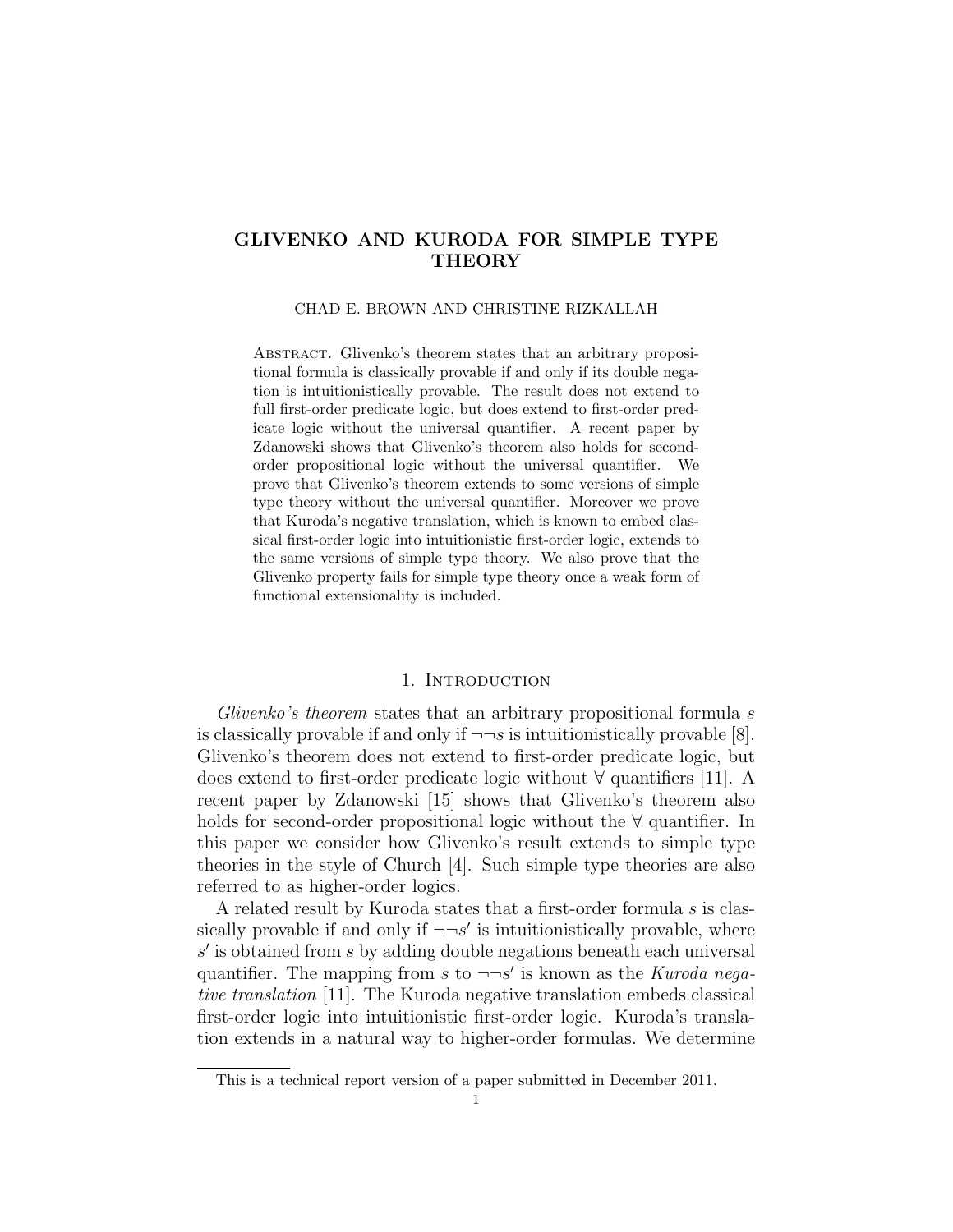when this extension embeds the classical version of a simple type theory into the corresponding intuitionistic version.

There are other logical transformations that translate classical firstorder logic into intuitionistic first-order logic including the Kolmogorov negative translation [10] and the Gödel-Gentzen negative translation [7, 9]. Unlike the Kuroda negative translation, the Kolmogorov and the Gödel-Gentzen negative translations do not extend in a natural way to higher-order logic. In both cases, propositional atoms are not mapped to themselves but to their double negations. In higher order logic a propositional atom may be a variable. If a translation adds a double negation to such variables, then the translation will not respect  $\beta$ equivalence.

For the first part of the paper we consider simple type theory without extensionality. We prove the Glivenko and Kuroda results extend to the non-extensional case. We then consider simple type theory with the possible addition of three forms of extensionality: propositional extensionality,  $\eta$ -extensionality and  $\xi$ -extensionality. It turns out that the Glivenko and Kuroda results continue to hold if we include either propositional extensionality or  $\eta$ -extensionality (or both). Note that this implies the ∀ quantifier cannot be defined from the other logical constants in the intuitionistic versions of simple type theory without  $\xi$ extensionality. On the other hand, it is well-known that all the logical constants (including  $\forall$ ) can be defined from equality if one has all three forms of extensionality (see [2, 12]). Consequently, the Glivenko result fails in the presence of all three forms of extensionality. In fact, we prove the Glivenko result fails in each of the versions of simple type theory with  $\xi$ -extensionality. To summarize, the Glivenko property holds for simple type theory without  $\forall$  and without  $\xi$ -extensionality, but does not hold for simple type theory with  $\forall$  or with  $\xi$ -extensionality. Furthermore, the Kuroda translation preserves provability for simple type theory without  $\xi$ -extensionality, but not for simple type theory with  $\xi$ -extensionality.

In Section 2 we give a short presentation of simply typed  $\lambda$ -calculus. In Section 3 we present natural deduction calculi for a few variants of simple type theory. We prove the Kuroda and Glivenko results in Section 4. In Section 5 we consider what happens when extensionality principles are included.

# 2. Simply typed lambda calculus

We describe simply typed  $\lambda$ -calculus in the style of Church [4]. The set of types is given inductively: o and  $\iota$  are types and  $\sigma\tau$  is a type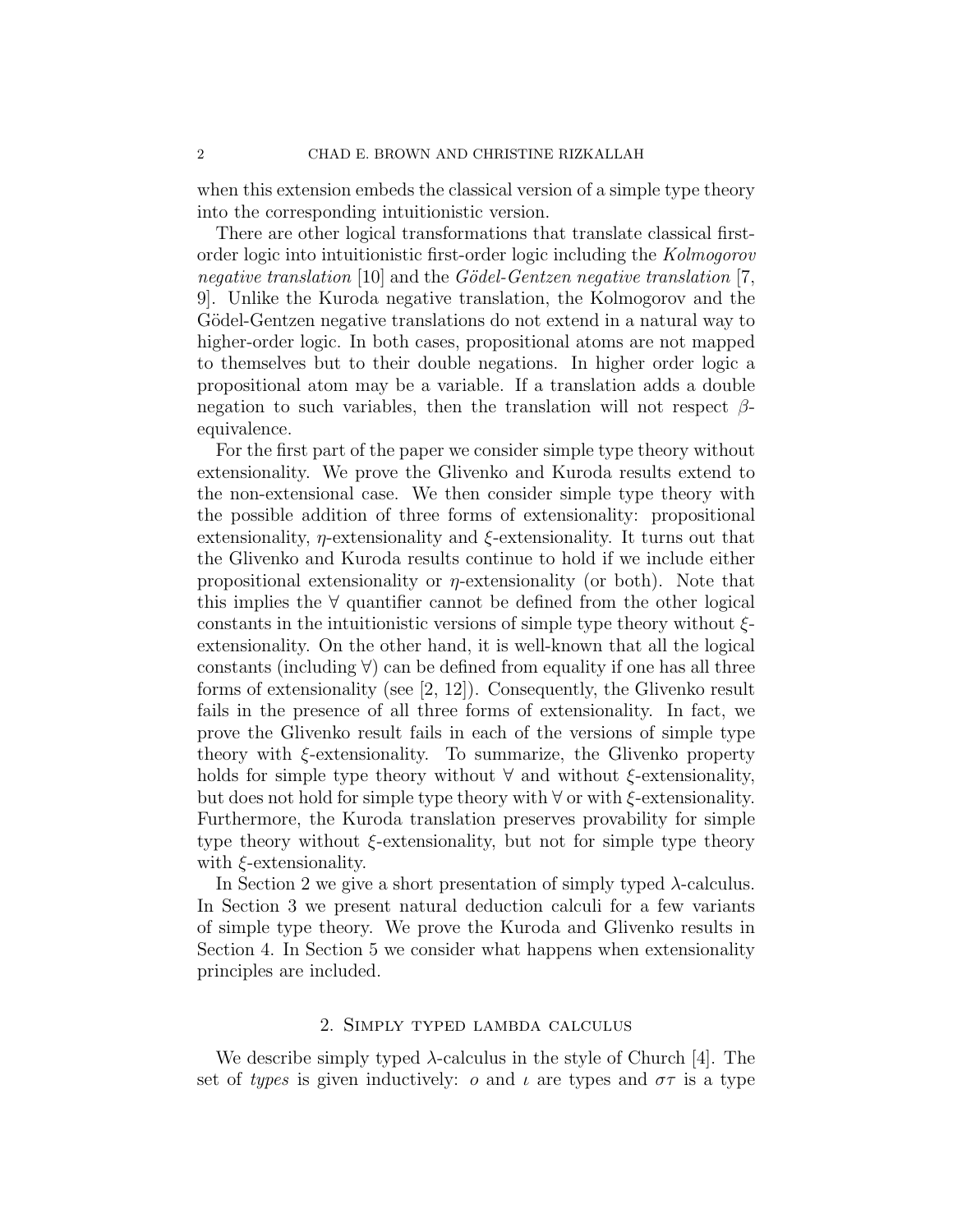whenever  $\sigma$  and  $\tau$  are types. The types  $\sigma$  (the type of propositions) and  $\iota$  (the type of individuals) are called *base types*. Types of the form  $\sigma\tau$  are called *function types*. We use  $\sigma$  and  $\tau$  to range over types.

For each type  $\sigma$ , let  $\mathcal{N}_{\sigma}$  be an infinite set of *names* of type  $\sigma$ . Some of the names are logical constants:

- $\perp$  is a logical constant in  $\mathcal{N}_o$ .
- $\land$ ,  $\lor$  and  $\rightarrow$  are (distinct) logical constants in  $\mathcal{N}_{oo}$ .
- For each  $\sigma$ ,  $=_{\sigma}$  is a logical constant in  $\mathcal{N}_{\sigma\sigma}$ .
- For each  $\sigma$ ,  $\forall_{\sigma}$  and  $\exists_{\sigma}$  are (distinct) logical constants in  $\mathcal{N}_{(\sigma o)o}$ . The remaining names are *variables*. Let  $\mathcal{C}_{\sigma}$  be the set of logical constants of type  $\sigma$  and  $\mathcal{V}_{\sigma}$  be the (infinite) set of all variables of type  $\sigma$ . Let  $\mathcal{N} = \bigcup_{\sigma} \mathcal{N}_{\sigma}, \mathcal{C} = \bigcup_{\sigma} \mathcal{C}_{\sigma}$  and  $\mathcal{V} = \bigcup_{\sigma} \mathcal{V}_{\sigma}$ .

For any  $\mathcal{C}' \subseteq \mathcal{C}$  we define a family of sets of terms  $\Lambda_{\sigma}^{\mathcal{C}'}$  $\int_{\sigma}^{C'}$  for each type  $\sigma$  by induction.

- For every  $x \in \mathcal{V}_{\sigma}$ ,  $x \in \Lambda_{\sigma}^{\mathcal{C}'}$ σ .
- For every  $c \in \mathcal{C}'$ ,  $c \in \Lambda_{\sigma}^{\mathcal{C}'}$  $_{\sigma}^{\prime\prime}$  .
- For every  $x \in V_{\sigma}$  and  $s \in \Lambda_{\tau}^{\mathcal{C}'}$  $\mathcal{C}'$ ,  $(\lambda x.s) \in \Lambda_{\sigma\tau}^{\mathcal{C}'}$ .
- For every  $s \in \Lambda_{\sigma\tau}^{\mathcal{C}'}$  and  $t \in \Lambda_{\sigma}^{\mathcal{C}'}$  $\mathcal{C}^{\prime}_{\sigma}, \ (st) \in \Lambda_{\tau}^{\mathcal{C}^{\prime}}$  $\frac{\mathcal{C}'}{\tau}$  .

We defined  $\Lambda_{\sigma}^{\mathcal{C}'}$  $\sigma$  relative to a set of logical constants. There are two particular sets of logical constants of interest in this paper: the full set C of logical constants and the set

$$
\mathcal{C}^- := \mathcal{C} \setminus \{ \forall_{\sigma} | \sigma \text{ is a type} \}
$$

omitting the  $\forall$ -quantifier. To simplify notation, we define  $\Lambda_{\sigma}$  to be  $\Lambda_{\sigma}^{\mathcal{C}}$ and  $\Lambda_{\sigma}^{-}$  to be  $\Lambda_{\sigma}^{\tilde{C}^{-}}$ . Note that  $\Lambda_{\sigma}^{\tilde{C}^{T}} \subseteq \Lambda_{\sigma}$  for any  $\mathcal{C}' \subseteq \mathcal{C}$ . An element of  $\Lambda_{\sigma}$  is called a *term of type*  $\sigma$ . A *term* is an element of  $\bigcup_{\sigma} \Lambda_{\sigma}$ . Terms of the form  $(\lambda x.s)$  are called  $\lambda$ -abstractions. Terms of the form  $(st)$  are called applications. A formula is a term of type o. Such formulas are sometimes called higher-order formulas.

We write  $\neg s$  for  $((\rightarrow s)\bot)$ . We write stu for  $(st)u$ , except that  $\neg st$ means  $\neg(st)$ . We use the infix notation  $s \wedge t$ ,  $s \vee t$ ,  $s \rightarrow t$  and  $s =_\sigma t$ as shorthand for  $\wedge st$ ,  $\vee st$ ,  $\rightarrow st$  and  $=_\sigma st$ , respectively. Note that  $\neg s$ is  $s \to \bot$ . We write  $\forall x : \sigma.s$  and  $\exists x : \sigma.s$  for  $\forall_{\sigma}(\lambda x.s)$  and  $\exists_{\sigma}(\lambda x.s)$ , respectively. We may also omit the type entirely from a quantified formula or equation and write  $\forall x. s, \exists x. s \text{ or } s = t$  when the types are clear in context.

When s is a term,  $w \in \mathcal{N}_{\sigma}$  and t is a term of type  $\sigma$ , then  $s_t^w$  is defined to be the result of substituting t for  $w$  in  $s$  via a captureavoiding substitution. A term of the form  $(\lambda x. s)t$  is called a  $\beta$ -redex with  $\beta$ -reduct  $s_t^x$ . We say s  $\beta$ -reduces to t (and write  $s \to_{\beta} t$ ) if a subterm of s is a  $\beta$ -redex such that t is the result of replacing this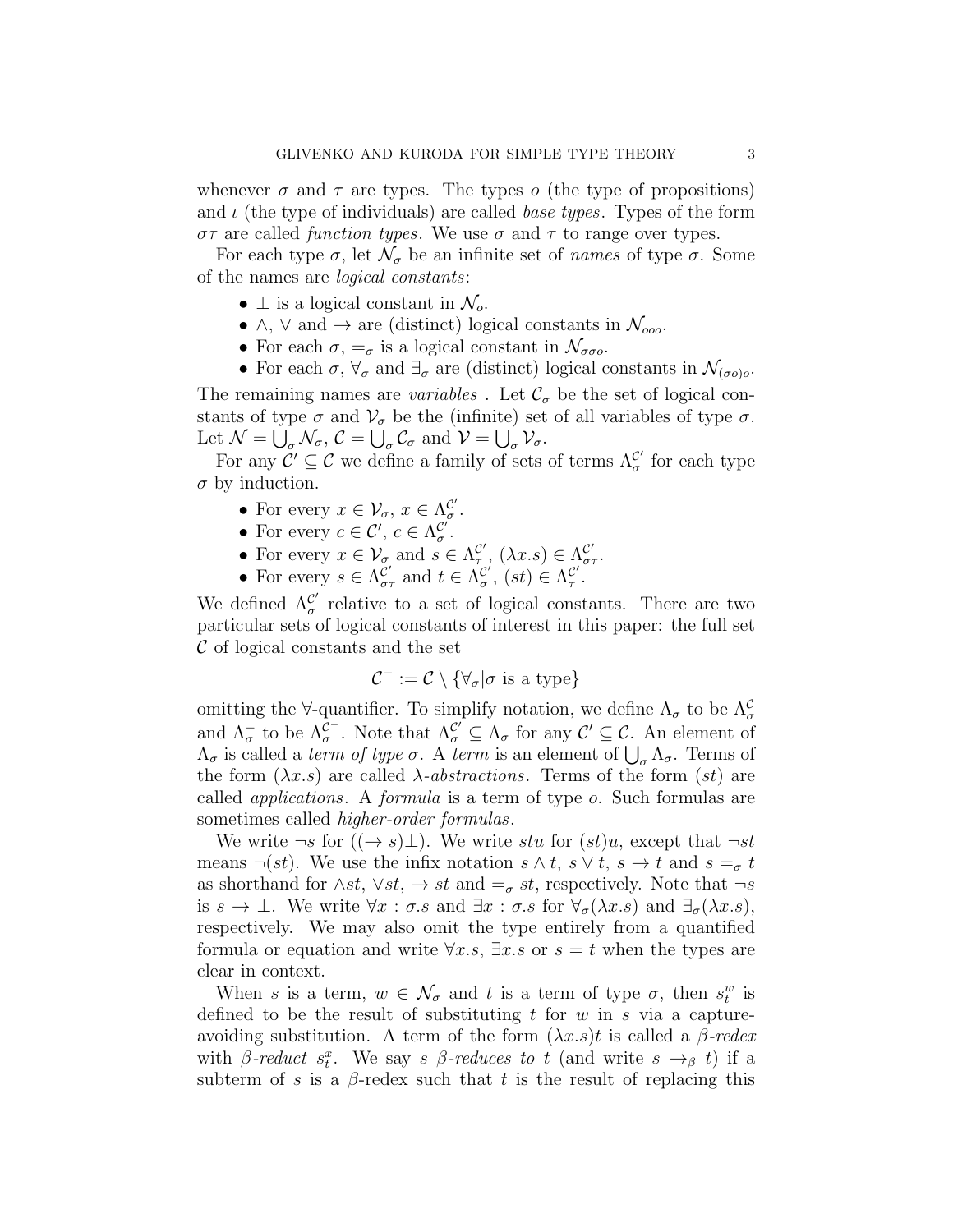subterm by its β-reduct. We define  $s \sim_\beta t$  to be the least equivalence relation containing  $\rightarrow_{\beta}$ . When  $s \sim_{\beta} t$  holds, we say s and t are  $\beta$ equivalent.

## 3. Natural deduction calculi

By a *simple type theory* we mean simply typed  $\lambda$ -terms with a notion of provability. Another phrase used in the literature for such a language and notion of provability is *higher-order logic*. In this section we define three notions of provability via natural deduction: classical non-extensional simple type theory (sometimes called *elementary type* theory [1]), classical non-extensional simple type theory without  $\forall$ , and intuitionistic non-extensional simple type theory. All the natural deduction rules we will need to define these calculi are given in Figure 1.

- $\Gamma \vdash_K s$  (where  $\Gamma$  is a finite subset of  $\Lambda_o$  and  $s \in \Lambda_o$ ) holds when derivable using all the rules in Figure 1.
- $\Gamma \vdash_K^- s$  (where  $\Gamma$  is a finite subset of  $\Lambda_o^-$  and  $s \in \Lambda_o^ \sigma$ ) holds when derivable using all the rules in Figure 1 (restricted to terms in  $\Lambda^{-}$ ) except  $\mathbf{N}_{\forall}^{\bar{I}}$  and  $\mathbf{N}_{\forall}^{\bar{E}}$ .
- $\Gamma \vdash_J s$  (where  $\Gamma$  is a finite subset of  $\Lambda_o$  and  $s \in \Lambda_o$ ) holds when derivable using all the rules in Figure 1 except  $N_c$ .

# 4. Glivenko and Kuroda for non-extensional simple type THEORY

We prove Glivenko's theorem extends to non-extensional simple type theory without the ∀ quantifier. Extensionality is handled separately in the next section. Furthermore, we provide a translation from classical simple type theory into intuitionistic simple type theory (see [13]). This translation turns out to be an extension of Kuroda's negative translation to simple type theory. Finally, we give an example illustrating Glivenko does not extend to full simple type theory (with  $\forall$ ). This is not surprising since it does not extend to full first-order logic either.

We first discuss whether the Kolmogorov and the Gödel-Gentzen negative translations extend to higher-order logic. Assume that when a translation  $\Psi$  is extended to higher-order logic it translates  $\Psi(st)$  as  $\Psi(s)\Psi(t)$  and  $\Psi(\lambda x.s)$  as  $\lambda x.\Psi(s)$ . In other words, assume the translation is compositional with respect to application and  $\lambda$ -abstraction. Under this assumption, there is no  $\beta$ -respecting extension of the Kolmogorov and the Gödel-Gentzen negative translations to higher-order logic. We provide an example showing that they do not respect  $\beta$ equivalence. Let  $p$  be a variable of type  $o$ . The result of translating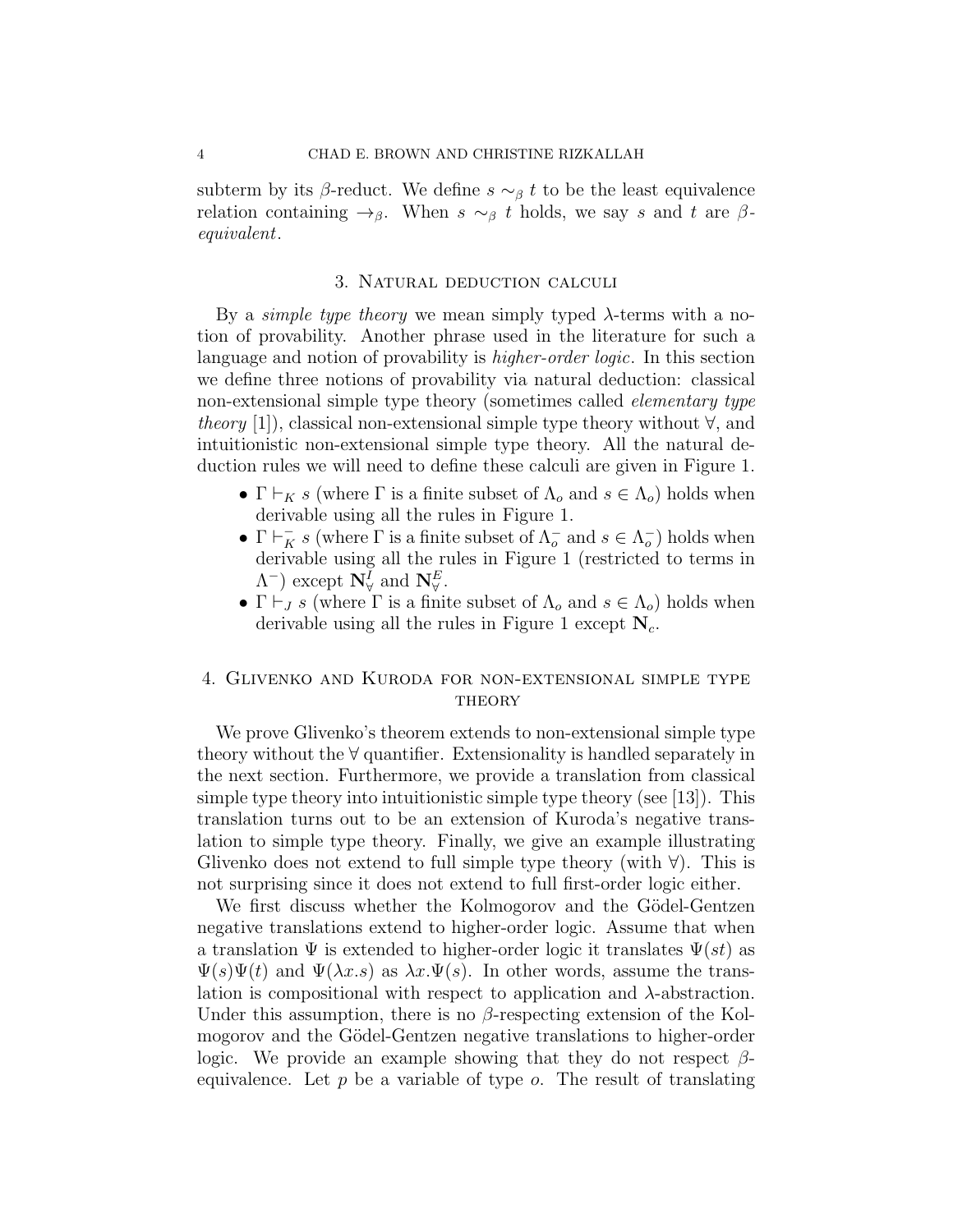$$
\mathbf{N}_{h} \quad \frac{\Gamma \vdash s}{\Gamma \vdash s} s \in \Gamma \qquad \mathbf{N}_{w} \quad \frac{\Gamma \vdash s}{\Delta \vdash s} \Gamma \subseteq \Delta \qquad \mathbf{N}_{\beta} \quad \frac{\Gamma \vdash s}{\Gamma \vdash t} s \sim_{\beta} t
$$
\n
$$
\mathbf{N}_{\bot}^{E} \quad \frac{\Gamma \vdash \bot}{\Gamma \vdash t} \qquad \mathbf{N}_{\bot}^{I} \quad \frac{\Gamma, s \vdash t}{\Gamma \vdash s \rightarrow t} \qquad \mathbf{N}_{\bot}^{E} \quad \frac{\Gamma \vdash s \rightarrow t}{\Gamma \vdash t} \qquad \Gamma \vdash s
$$
\n
$$
\mathbf{N}_{\wedge}^{I} \quad \frac{\Gamma \vdash s_{1}}{\Gamma \vdash s_{1} \wedge s_{2}} \qquad \mathbf{N}_{\wedge}^{E L} \quad \frac{\Gamma \vdash s_{1} \wedge s_{2}}{\Gamma \vdash s_{1}} \qquad \mathbf{N}_{\wedge}^{E R} \quad \frac{\Gamma \vdash s_{1} \wedge s_{2}}{\Gamma \vdash s_{2}}
$$
\n
$$
\mathbf{N}_{\vee}^{U} \quad \frac{\Gamma \vdash s_{1}}{\Gamma \vdash s_{1} \vee s_{2}} \qquad \mathbf{N}_{\vee}^{I R} \quad \frac{\Gamma \vdash s_{2}}{\Gamma \vdash s_{1} \vee s_{2}}
$$
\n
$$
\mathbf{N}_{\vee}^{E} \quad \frac{\Gamma \vdash s_{1} \vee s_{2}}{\Gamma \vdash t} \qquad \mathbf{N}_{\exists}^{I} \quad \frac{\Gamma \vdash s_{2}}{\Gamma \vdash s \rightarrow s}
$$
\n
$$
\mathbf{N}_{\exists}^{E} \quad \frac{\Gamma \vdash s = \sigma t}{\Gamma \vdash ut} \qquad \mathbf{N}_{\exists}^{I} \quad \frac{\Gamma \vdash st}{\Gamma \vdash \exists_{\sigma} s}
$$
\n
$$
\mathbf{N}_{\exists}^{E} \quad \frac{\Gamma \vdash s_{2}}{\Gamma \vdash t} y \notin \mathcal{N} \Gamma \cup \mathcal{N} s \cup \mathcal{N} t
$$
\n
$$
\mathbf{N}_{\forall}^{I} \quad \frac{\Gamma \vdash s_{y}}{\Gamma \vdash \forall_{\sigma} s} y \notin \mathcal{N} \Gamma
$$

# Figure 1. Natural deduction rules

p using either of the translations is  $\neg\neg p$  [5]. Consider the two  $\beta$ equivalent terms  $(\lambda p.p)p$  and p. The translations of these two terms are  $(\lambda p \rightarrow p)(\neg\neg p)$  and  $\neg\neg p$ , respectively. The resulting terms are not  $\beta$ -equivalent. The reason for this is that the translations double negate the atoms in a formula.

We now introduce a lemma which provides some helpful formulas that we will make use of later on.

Lemma 4.1. The following are derivable. Their derivation is left as an exercise for the reader.

 $(1) \vdash_J \neg\neg\bot \rightarrow \bot$  $(2) \vdash_J \forall pq.(p \rightarrow \neg \neg q) \rightarrow \neg \neg (p \rightarrow q)$  $(3) \vdash_J \forall pq. \neg\neg p \rightarrow \neg\neg (p \rightarrow q) \rightarrow \neg\neg q$  $(4) \vdash_J \forall pq. \neg\neg p \rightarrow \neg\neg q \rightarrow \neg\neg(p \land q)$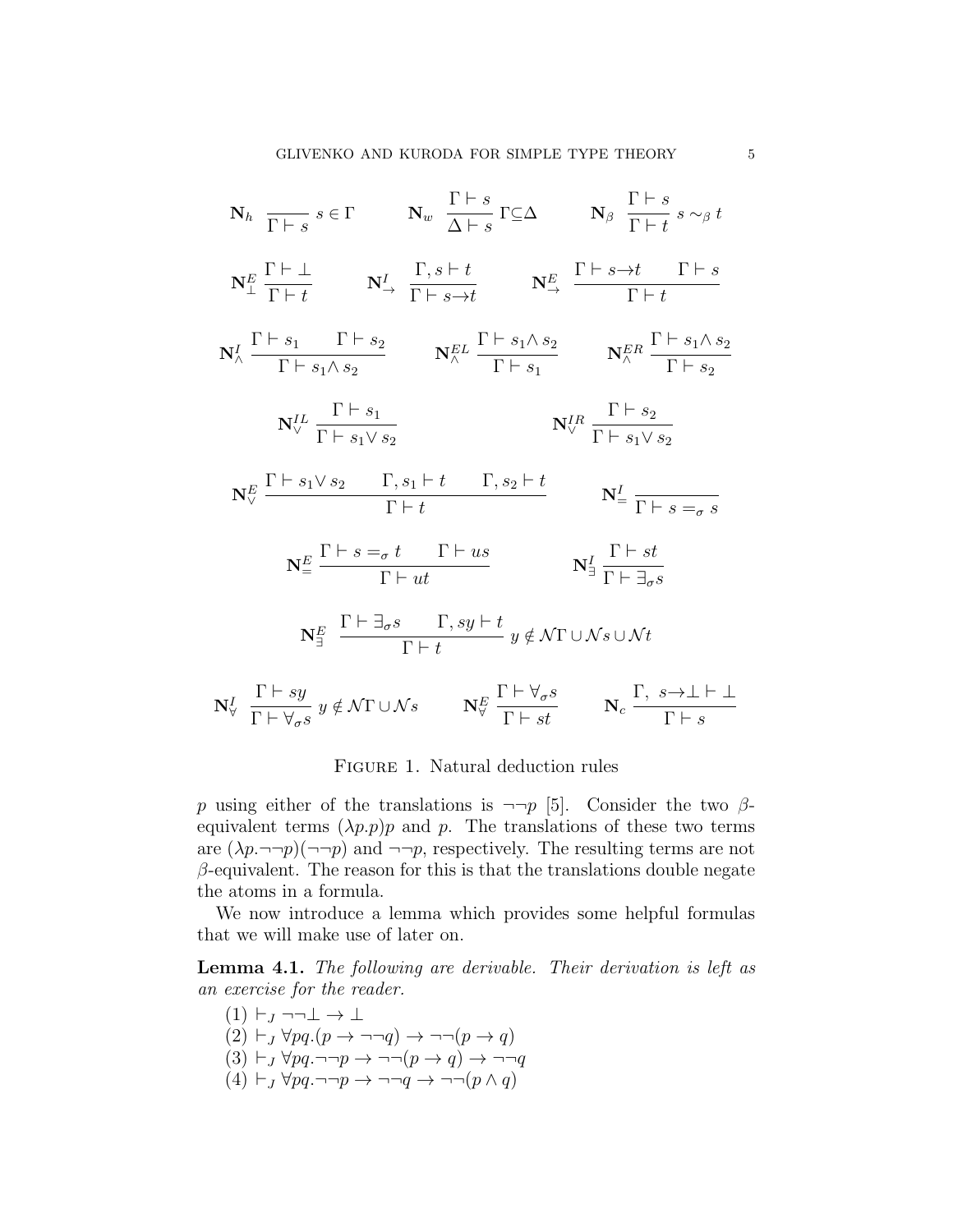(5)  $\vdash_J \forall pq. \neg \neg (p \land q) \rightarrow \neg \neg p$  $(6) \vdash_J \forall pq. \neg\neg(p \land q) \rightarrow \neg\neg q$  $(7) \vdash_J \forall pq. \neg \neg p \rightarrow \neg \neg (p \lor q)$  $(8) \vdash_J \forall pq. \neg\neg q \rightarrow \neg\neg(p \lor q)$  $(9) \vdash_J \forall p_1p_2q \neg\neg(p_1 \lor p_2) \rightarrow (p_1 \rightarrow \neg\neg q) \rightarrow (p_2 \rightarrow \neg\neg q) \rightarrow \neg\neg q$  $(10)$   $\vdash$ <sub>J</sub>  $\forall p.p \rightarrow \neg \neg p$  $(11) \vdash_J \forall xy. \forall p. \neg \neg(x =_\sigma y) \rightarrow \neg \neg(px) \rightarrow \neg \neg(py)$  $(12) \vdash_J \forall p.\forall x. \neg \neg (px) \rightarrow \neg \neg \exists_{\sigma} p$  $(13) \vdash_J \forall pq \neg \neg \exists_{\sigma} p \rightarrow (\forall x . px \rightarrow \neg \neg q) \rightarrow \neg \neg q$  $(14) \vdash_J \forall p. \neg \neg \neg p \rightarrow \neg p$ 

We prove that if a higher-order formula s with no  $\forall$  quantifiers is classically provable using the rules in  $\vdash_K^-$  then  $\neg\neg s$  is intuitionistically provable using the rules in  $\vdash^{J}$ .

**Theorem 4.2.** For all finite  $\Gamma \subseteq \Lambda_o^-$  and  $s \in \Lambda_o^ \overline{c}$ , if  $\Gamma \vdash_K^- s$ , then  $\Gamma\vdash_J \neg\neg s.$ 

*Proof.* We prove the theorem by induction on the derivation of  $\Gamma \vdash_K^- s$ . Recall that the rules  $N_{\forall}^I$  and  $N_{\forall}^E$  can be used for a derivation in  $\vdash_J$  but not for a derivation in  $\vdash_K^-$ . Conversely,  $\mathbf{N}_c$  can be used for a derivation in  $\vdash_K^-$  but not for a derivation in  $\vdash_J$ .

We first show the base cases of the induction, namely the case that the derivation of  $\Gamma \vdash_K^- s$  consists of exactly one step, either the  $\mathbf{N}_h$  rule or the  $N^I$  rule. If either one of the two rules is applied, we assume  $\Gamma\vdash_{K}^{-} s$  and know  $\Gamma\vdash_{J}\neg\neg s$  by the applied rule and by Lemma 4.1(10) (along with  $N_{\forall}^{E}$ ,  $N_{\rightarrow}^{E}$ , and  $N_{\beta}$ ).

We consider the case that the derivation of  $\Gamma\vdash_K^- s$  ends with the  $\mathbf{N}_{\exists}^{E}$  rule. By the inductive hypothesis, we know  $\Gamma \vdash_{J} \neg \neg \exists_{\sigma} t$  and  $\Gamma, ty \vdash_J \neg\neg s$ . We have  $\Gamma \vdash_J \forall y.ty \rightarrow \neg\neg s$  using  $N^I_{\rightarrow}$  and  $N^I_{\forall}$ . Using Lemma 4.1(13) (along with  $N_{\rightarrow}^E$ ,  $N_{\forall}^E$ ,  $N_w$ , and  $N_{\beta}$ ), we obtain  $\Gamma\vdash_J\neg\neg t$ .

If the derivation of  $\Gamma \vdash_K^- s$  ends with the  $\mathbf{N}_c$  rule. Then, by the inductive hypothesis we have  $\Gamma, s \to \bot \vdash_J \neg \neg \bot$  and hence  $\Gamma, s \to \bot$  $\perp \vdash_J \perp$  by Lemma 4.1(1). Thus  $\Gamma \vdash_J \neg \neg s$  directly using  $N^I_{\rightarrow}$ .

Moreover, the other cases of the induction step hold similarly. Namely,  $\mathbf{N}_{\perp}^{E}$  follows from Lemma 4.1(1),  $\mathbf{N}_{\rightarrow}^{I}$  from Lemma 4.1(2),  $\mathbf{N}_{\rightarrow}^{E}$  from Lemma 4.1(3),  $N_{\wedge}^{I}$  from Lemma 4.1(4),  $N_{\wedge}^{EL}$  from Lemma 4.1(5),  $N_{\wedge}^{ER}$ from Lemma 4.1(6),  $N_{\vee}^{IL}$  from Lemma 4.1(7),  $N_{\vee}^{IR}$  from Lemma 4.1(8),  $\mathbf{N}_{\vee}^E$  from Lemma 4.1(9),  $\mathbf{N}_{\equiv}^E$  from Lemma 4.1(11), and  $\mathbf{N}_{\exists}^I$  from Lemma 4.1(12). The  $N_w$  case is obvious, and the  $N_\beta$  case follows from the fact that if  $s \sim_\beta t$ , then  $\neg\neg s \sim_\beta \neg\neg t$ .  $\Box$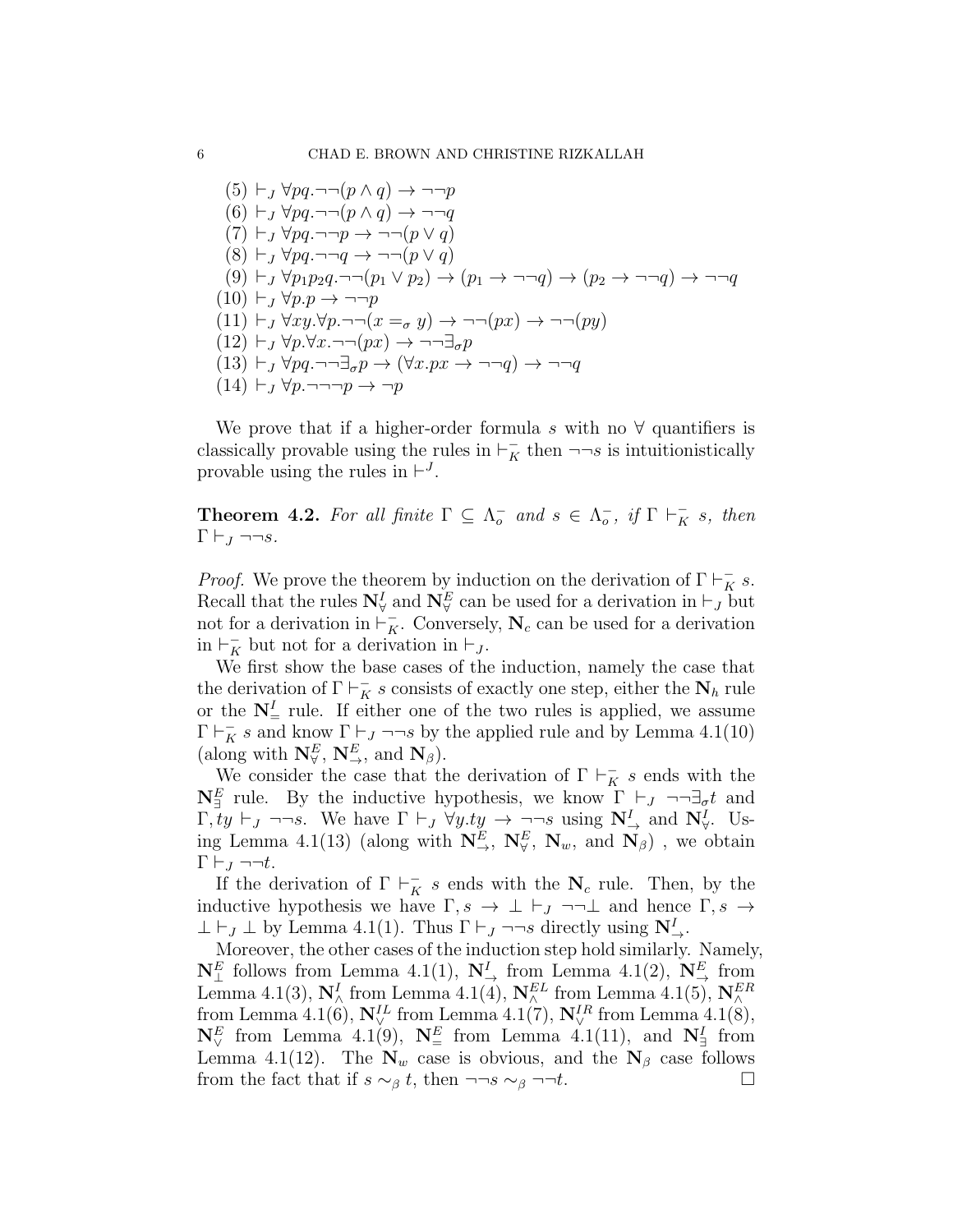We now define a translation  $\Phi$  from general higher-order formulas to formulas not containing ∀ quantifiers.

**Definition 4.3.** We define  $\Phi : \Lambda \to \Lambda^-$  by recursion as follows.

| $\Phi(x) := x$ |                                                                              | for variables $x$                                 |
|----------------|------------------------------------------------------------------------------|---------------------------------------------------|
| $\Phi(c) := c$ |                                                                              | for $c \in \mathcal{C}^-$                         |
|                | $\Phi(\forall_{\sigma}) \; := \; \lambda p : \sigma \neg \exists x. \neg px$ | where $p \in V_{\sigma o}$ and $x \in V_{\sigma}$ |
|                | $\Phi(st) := \Phi(s)\Phi(t)$                                                 |                                                   |
|                | $\Phi(\lambda x.s) := \lambda x.\Phi(s)$                                     |                                                   |

We call  $\Phi$  compositional since it respects application and  $\lambda$ -abstraction. For  $\Gamma \subseteq \Lambda$  we write  $\Phi(\Gamma)$  to mean  $\{\Phi(t)|t \in \Gamma\}.$ 

Note that  $\neg \exists x.\neg px$  is intuitionistically equivalent to  $\forall x.\neg \neg px$ . Therefore, the translation taking a formula s to  $\neg\neg \Phi(s)$  is equivalent to Kuroda's negative translation [11] in the sense of the equivalence defined in [5].

We now prove that if a general higher-order formula s is classically provable using the rules in  $\vdash_K$ , then its translation  $\Phi(s)$  which does not have  $\forall$  quantifiers is provable using the rules in  $\vdash_{K}^{-}$ .

**Lemma 4.4.** For all finite  $\Gamma \subseteq \Lambda_o$  and  $s \in \Lambda_o$ , if  $\Gamma \vdash_K s$ , then  $\Phi(\Gamma) \vdash_K^- \Phi(s)$ .

*Proof.* We prove the theorem by induction on the derivation of  $\Gamma \vdash_K s$ . We consider the interesting cases where the derivation ends with the  $N_{\forall}^I$  or  $N_{\forall}^E$  rule. We also consider the rules  $N_{\equiv}^E$  and  $N_{\exists}^I$ . Similar to those two cases, for all the other cases the same rule that was used to derive  $\Gamma \vdash_{K} s$  can be used to derive  $\Phi(\Gamma) \vdash_K^- \Phi(s)$ .

In the  $N_{\forall}^{I}$  case, we assume  $\Gamma \vdash_{K} sy$  where  $y \notin \mathcal{N}\Gamma \cup \mathcal{N}s$ . By the induction hypothesis we have  $\Phi(\Gamma) \vdash_K^- \Phi(sy)$ . We need to prove that  $\Phi(\Gamma) \vdash_K^- \Phi(\forall_\sigma s)$ . Since  $\Phi$  is compositional, we know  $\Phi(sy) = \Phi(s)y$ and  $y \notin \mathcal{N}\Phi(\Gamma) \cup \mathcal{N}\Phi(s)$ . Without loss of generality assume  $x \notin \mathcal{N}s$ , by definition of  $\Phi$  and the fact that it is compositional we know  $\Phi(\forall_{\sigma}s) \sim_{\beta}$  $\neg \exists x. \neg \Phi(s)x.$  By  $\mathbf{N}_{\beta}$  and  $\mathbf{N}_{\rightarrow}^{I}$  it suffices to show  $\Phi(\Gamma), \exists x. \neg \Phi(s)x \vdash_{K}^{-} \bot$ . Since  $y \notin \mathcal{N}\Phi(\Gamma) \cup \mathcal{N}\Phi(s) \cup \mathcal{N}(\exists x. \neg \Phi(s)x) \cup \mathcal{N}\bot$ , by  $\mathbf{N}_{\exists}^E$  and  $\mathbf{N}_h$  it is enough to show  $\Phi(\Gamma), \exists x. \neg \Phi(s)x, \neg \Phi(s)y \vdash_K^{\mathcal{L}} \bot$ . This we can obtain easily by using  $\mathbb{N}_{\to}^E$  and the fact that  $\Phi(\Gamma), \exists x. \neg \Phi(s)x, \neg \Phi(s)y \vdash_K^{-1}$ between the rate of the  $\mathbb{N}_w$  rule to the induction  $\Phi(s)y$ . This fact we know by applying the  $\mathbb{N}_w$  rule to the induction hypothesis.

For the  $N_{\forall}^{E}$  rule, by the inductive hypothesis we have  $\Phi(\Gamma) \vdash_{K}^{-}$ K  $\Phi(\forall_{\sigma} s)$  and show  $\Phi(\Gamma) \vdash_K^- \Phi(st)$ . Without loss of generality, assume  $x \notin \mathcal{N}s$ , by the induction hypothesis and the definition of  $\Phi$  we have  $(\lambda f. \neg \exists x. \neg fx) \Phi(s)$  which is  $\beta$ -equivalent to  $\neg \exists x. \neg (\Phi(s)x)$ . By  $\mathbf{N}_w$ , we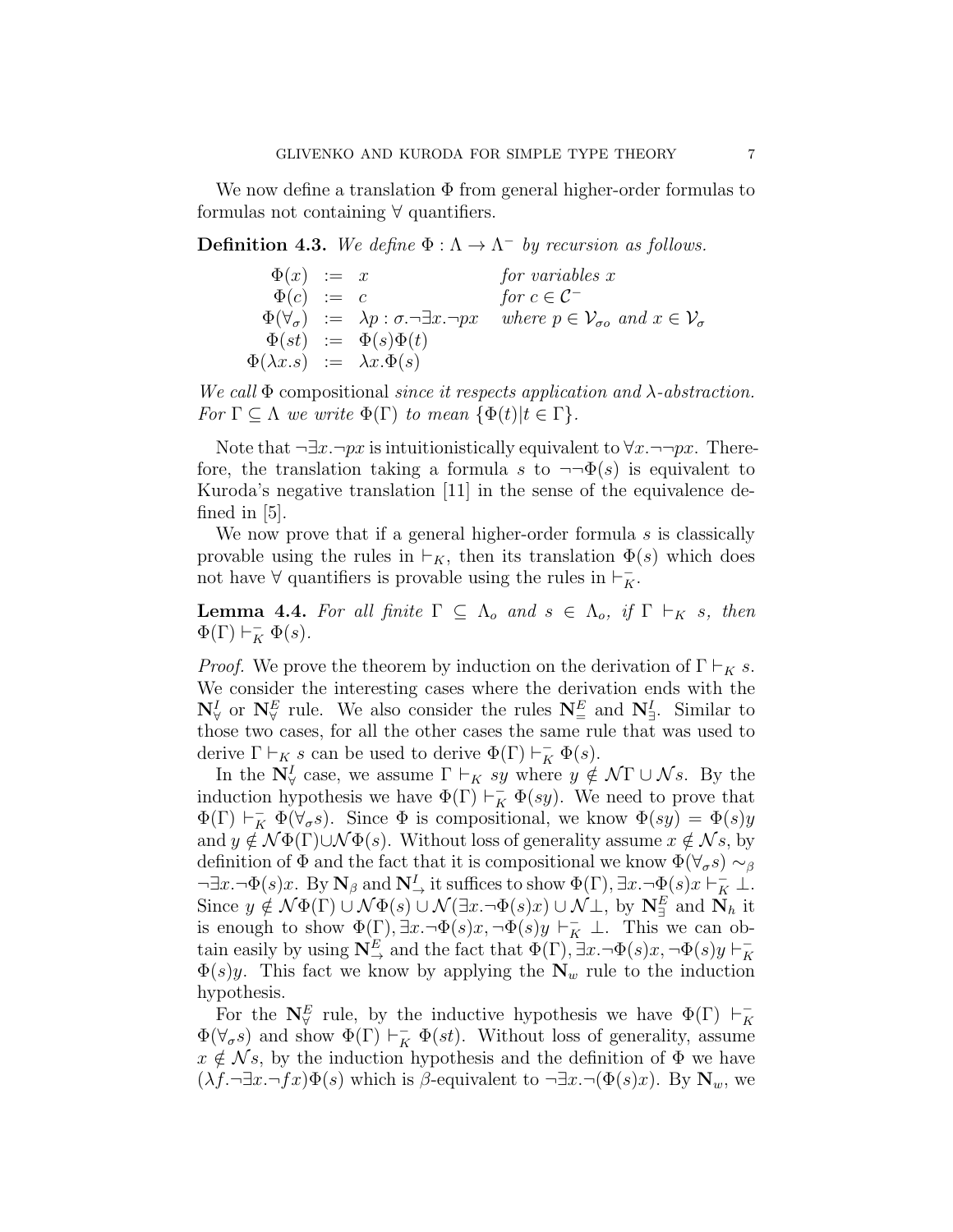can obtain  $\Phi(\Gamma)$ ,  $\neg \Phi(st) \vdash_K^- \neg \exists x \neg (\Phi(s)x)$ . Hence by using  $N_c$  and  $\mathbf{N}_{\rightarrow}^{E}$  it is enough show  $\Phi(\Gamma), \neg \Phi(st) \vdash_{K}^{-} \exists x. \neg (\Phi(s)x)$ . This can be obtained by applying the  $\mathbf{N}_{\exists}^{I}$  rule with the term  $\Phi(t)$  then the  $\mathbf{N}_{h}$  rule.

For  $N_{\equiv}^E$  we know  $\Phi(\Gamma) \vdash_K^- \Phi(s =_\sigma t)$  and  $\Phi(\Gamma) \vdash_K^- \Phi(us)$  by the inductive hypothesis and show  $\phi(\Gamma) \vdash_K^- \Phi(ut)$ . Using the definition of  $\Phi$  and the fact that it is compositional we know that  $\Phi(s = \sigma t)$  $\Phi(s) =_{\sigma} \Phi(t)$ ,  $\Phi(us) = \Phi(u)\Phi(s)$ , and  $\Phi(ut) = \Phi(u)\Phi(t)$ . Hence we have  $\Phi(\Gamma) \vdash_K^- \Phi(u)\Phi(t)$  by applying the  $N^E_{\equiv}$  rule.

In the  $N^{\Gamma}_{\exists}$  case we have  $\Phi(\Gamma) \vdash_{K}^{-} \Phi(st)$  by the inductive hypothesis and want to show that  $\Phi(\Gamma) \vdash_K \Phi(\exists_\sigma s)$ . Using the definition of  $\Phi$ and the fact that it is compositional we know that  $\Phi(st) = \Phi(s)\Phi(t)$ , and that  $\Phi(\exists_{\sigma} s) = \exists_{\sigma} \Phi(s)$ . Thus using the assumption, we obtain  $\Phi(\Gamma) \vdash_K \exists_\sigma \Phi(s)$  by applying the  $\mathbf{N}^I_{\exists}$  with the term  $\Phi(t)$ .

From Theorem 4.2 and Lemma 4.4 we can directly infer that Kuroda's negative translation extends to higher-order formulas moreover, that Glivenko's theorem extends to higher-order formulas with no  $\forall$  quantifiers.

**Theorem 4.5** (Kuroda). For all finite  $\Gamma \subseteq \Lambda_o$  and  $s \in \Lambda_o$ , if  $\Gamma \vdash_K s$ , then  $\Phi(\Gamma) \vdash_J \neg \neg \Phi(s)$ .

Proof. Apply Theorem 4.2 and Lemma 4.4.

$$
\Box
$$

**Corollary 4.6** (Glivenko). For all finite  $\Gamma \subseteq \Lambda_o^-$  and  $s \in \Lambda_o^ \overline{c}$ , if  $\Gamma \vdash_K$ s, then  $\Gamma \vdash_J \neg \neg s$ .

*Proof.* Apply Theorem 4.5 noting that  $\Phi(\Gamma) = \Gamma$  and  $\Phi(s) = s$  since  $\Gamma \subseteq \Lambda_o^ \overline{o}$  and  $s \in \Lambda_{o}^{-}$ o .

We now prove that the following does not hold: For all finite  $\Gamma \subseteq \Lambda_o$ and  $s \in \Lambda_o$ ,  $\Gamma \vdash_K s$  implies  $\Gamma \vdash_J \neg \neg s$ . We prove it does not hold by giving a formula s for which  $\Gamma \vdash_K s$  and  $\Gamma \not\vdash_J \neg\neg s$ . Namely, we consider the formula  $\forall x.fx \vee \neg fx$  where f is a variable of type  $\iota o$  and x is a variable of type  $\iota$ .

**Lemma 4.7.** Let f be a variable of type is and x be a variable of type ι.

$$
\nvdash_J \neg\neg\forall x.fx \lor \neg fx
$$

*Proof.* Note that  $\neg\neg\forall x.fx \lor \neg fx$  is a first-order formula. A first-order Kripke counter-model is given in Chapter 4 of [6]. In category theoretic terms, the counter-model is given by interpreting  $\iota$  as a presheaf I over  $\omega$  (ordered by  $\leq$ ) where  $In := \{1, \ldots, n+1\}$  and f is interpreted as the presheaf  $fn := \{1, \ldots, n\}$  (both with the obvious inclusion maps). Since every presheaf category is a topos and hence a model of intuitionistic higher-order logic (see [12]), we also know  $\nvdash_J \neg\neg \forall x.fx \lor \neg fx$ .  $\Box$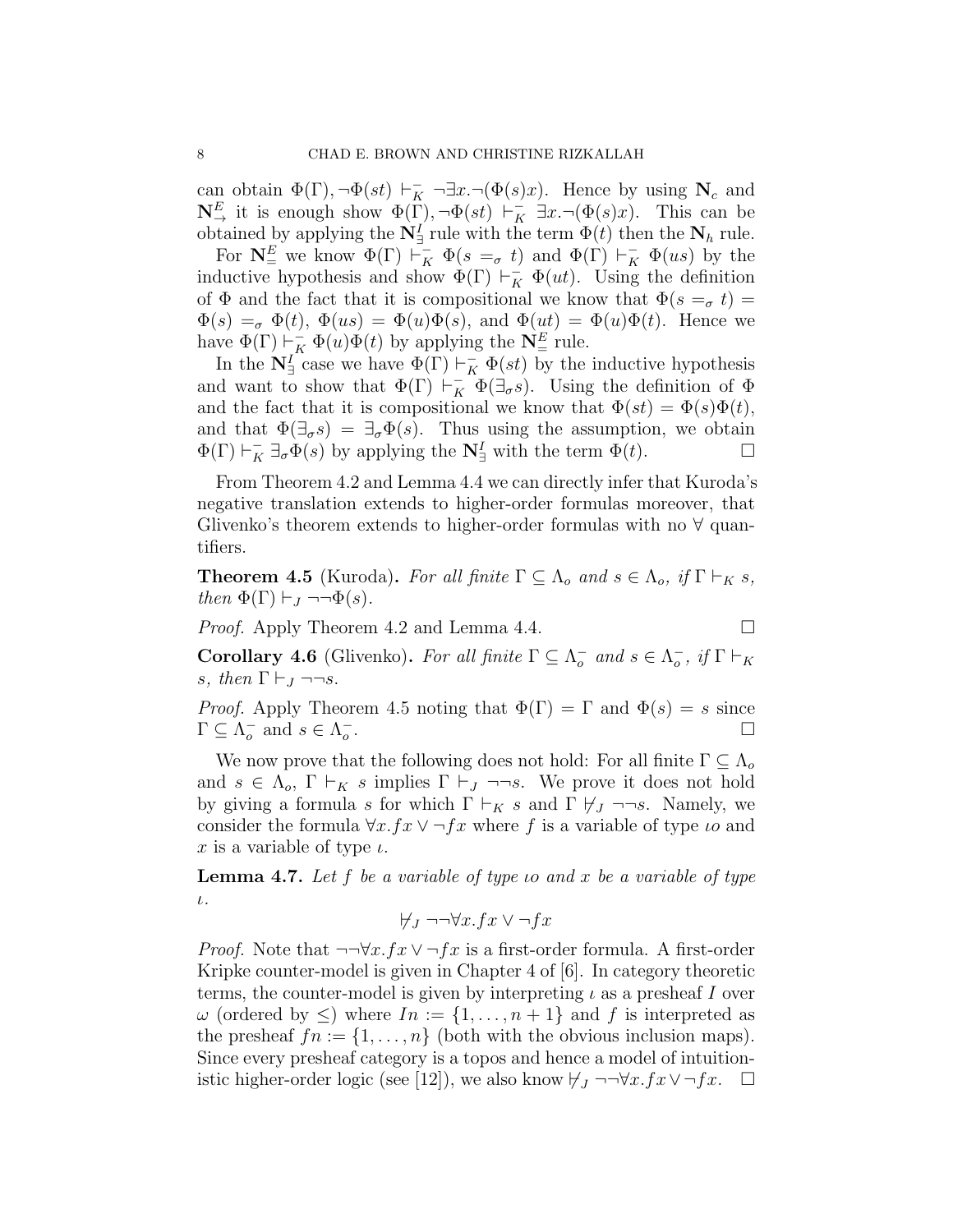**Theorem 4.8** (Failure of Glivenko with  $\forall$ ). There exists  $s \in \Lambda_o$  such that  $\vdash_K s$  and  $\nvdash_J \neg\neg s$ .

*Proof.* Let f be a variable of type  $\iota$  and  $x$  be a variable of type  $\iota$ . The statement  $\vdash_K \forall x.fx \vee \neg fx$  is easily derivable using the  $\mathbf{N}_c$  rule. By Lemma 4.7 we know  $\nvdash_J \neg\neg\forall x.fx \lor \neg fx$ .

## 5. Extensionality

There are different extensionality properties one may or may not include in simple type theory. Four such properties are explored in [3]. We briefly review these properties.

 $\eta$ :  $\eta$ -extensionality is the property that every element of a function type is a  $\lambda$ -abstraction. The property can be expressed as a set of formulas  $\forall f : \sigma \tau . f =_{\sigma \tau} \lambda x . fx$  where  $\sigma, \tau$  range over types. An equivalent formulation is to use  $\eta$ -conversion. If x is not free in s, then the term  $\lambda x$ .sx is called an *η-redex* with *η-reduct s*. We say s *η-reduces to t* (and write  $s \rightarrow_{\eta} t$  if a subterm of s is an  $\eta$ -redex such that t is the result of replacing this subterm by its *η*-reduct. We define  $s \sim_\eta t$  to be the least equivalence relation containing  $\rightarrow_{\eta}$ .

 $\xi$ :  $\xi$ -extensionality is the property that two  $\lambda$ -abstractions are equal if their bodies always have the same value. The property can be expressed as a set of formulas  $\forall f : \sigma \tau . \forall g : \sigma \tau . (\forall x : \sigma . f x =_\tau g x) \rightarrow$  $(\lambda x.fx) =_{\sigma\tau} (\lambda x.gx)$  where  $\sigma, \tau$  range over types.

f: Functional extensionality is the property that two functions are equal if they are equal on all arguments. The property can be expressed as a set of formulas  $\forall f : \sigma \tau. \forall g : \sigma \tau. (\forall x : \sigma.fx =_{\tau} gx) \rightarrow f =_{\sigma \tau} g$  where  $\sigma$ ,  $\tau$  range over types.

b: Boolean extensionality is the property that there are only two elements of type o.

In this paper we also consider a fifth form of extensionality.

p: Propositional extensionality is the property that two elements of type o are equal if they are equivalent. The property can be expressed as the formula  $\forall p : o.\forall q : o.(p \rightarrow q) \rightarrow (q \rightarrow p) \rightarrow p = q$ .

In a classical setting, Boolean extensionality and propositional extensionality are equivalent. Hence we can use  $\mathfrak b$  and  $\mathfrak p$  interchangeably for classical simple type theory. In particular, in all the results of [3] b can be replaced by p. Furthermore, the assumption of Boolean extensionality in the intuitionistic setting forces the logic to be classical. Since our goal is to relate the intuitionistic and classical versions of simple type theory, only propositional extensionality will be considered in this paper.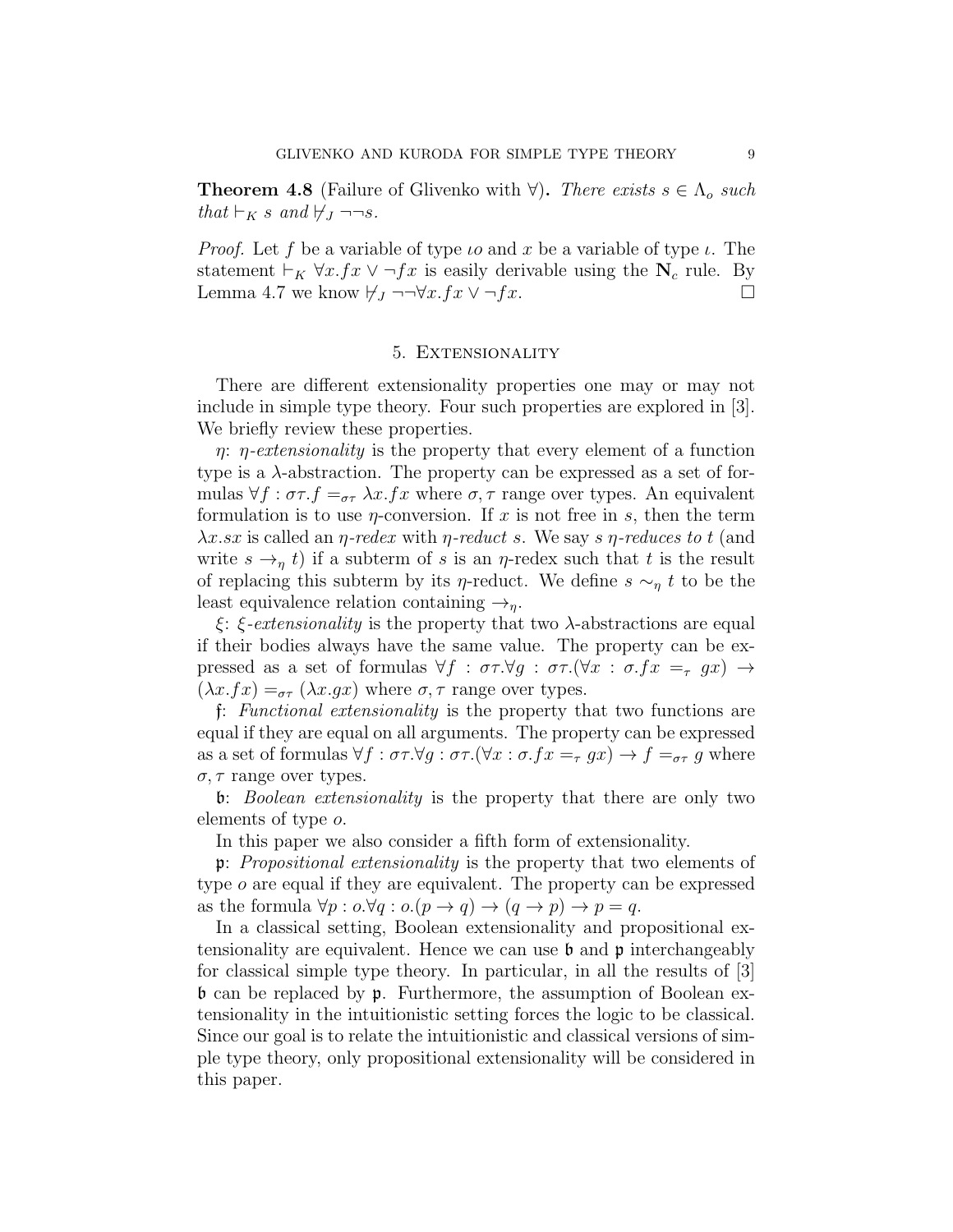$$
\mathbf{N}_{\eta} \frac{\Gamma \vdash s \qquad s \sim_{\eta} t}{\Gamma \vdash t}
$$
\n
$$
\mathbf{N}_{\xi} \frac{\Gamma \vdash s_{y}^{x} =_{\tau} t_{y}^{x}}{\Gamma \vdash (\lambda x . s) =_{\sigma\tau} (\lambda x . t)} y \notin \mathcal{N}\Gamma \cup \mathcal{N}(\lambda x . s) \cup \mathcal{N}(\lambda x . t)
$$
\n
$$
\mathbf{N}_{\mathfrak{f}} \frac{\Gamma \vdash sy =_{\tau} ty}{\Gamma \vdash s =_{\sigma\tau} t} y \notin \mathcal{N}\Gamma \cup \mathcal{N}(s) \cup \mathcal{N}(t) \qquad \mathbf{N}_{\mathfrak{p}} \frac{\Gamma, s \vdash t \qquad \Gamma, t \vdash s}{\Gamma \vdash s =_{\sigma} t}
$$

#### FIGURE 2. Extensionality rules

In [3] it is proven that functional extensionality is exactly the combination of  $\eta$ -extensionality and  $\xi$ -extensionality. Thus there are eight versions of classical simple type theory relative to extensionality principles. In [3] the eight possibilities are named using the indexes  $\beta$ ,  $\beta\eta$ , βξ, βf, βp,  $βη$ p,  $βξ$ p and  $β$ fp (except b was used instead of p). For each  $\ast \in {\beta, \beta\eta, \beta\xi, \beta\mathfrak{f}, \beta\mathfrak{p}, \beta\eta\mathfrak{p}, \beta\xi\mathfrak{p}, \beta\mathfrak{f}\mathfrak{p}}$  an appropriate class of models  $\mathfrak{M}_*$ is defined and a corresponding (sound and complete) classical natural deduction calculus  $\mathfrak{NR}_{*}$  is given in [3]. In the context of the present paper, we can obtain such natural deduction calculi by adding some or all of the additional extensionality rules given in Figure 2. We can also define an intuitionistic natural deduction calculus for each ∗ in the same way. Each of these defines a variant of simple type theory.

- $\Gamma \vdash_K^* s$  (where  $\Gamma$  is a finite subset of  $\Lambda_o$  and  $s \in \Lambda_o$ ) holds when derivable using all the rules in Figure 1 and the rules indicated by  $*$  in Figure 2. For example, if  $*$  is  $\beta \eta \mathfrak{p}$ , then we include the rules  $N_{\eta}$  and  $N_{\nu}$  from Figure 2.
- $\Gamma \vdash_K^{*-} s$  (where  $\Gamma$  is a finite subset of  $\Lambda_o^-$  and  $s \in \Lambda_o^ \sigma$ ) holds when derivable using the rules in Figure 2 indicated by ∗ (restrict to terms in  $\Lambda^-$ ) and all the rules in Figure 1 (restricted to terms in  $\Lambda^-$ ) except  $\mathbf{N}_{\forall}^I$  and  $\mathbf{N}_{\forall}^E$ .
- $\bullet$   $\Gamma \vdash^*_J$  $j s$  (where  $\Gamma$  is a finite subset of  $\Lambda_o$  and  $s \in \Lambda_o$ ) holds when derivable using the rules in Figure 2 indicated by ∗ and all the rules in Figure 1 except  $N_c$ .

**Definition 5.1.** Let  $* \in {\beta, \beta\eta, \beta\xi, \beta\mathfrak{f}, \beta\mathfrak{p}, \beta\eta\mathfrak{p}, \beta\xi\mathfrak{p}, \beta\mathfrak{f}\mathfrak{p}}$  be given. We say  $*$  satisfies the Kuroda property if for every finite  $\Gamma \subseteq \Lambda_o$  and  $s \in \Lambda_o$ , if  $\Gamma \vdash_K^* s$ , then  $\Phi(\Gamma) \vdash_J^* \neg \neg \Phi(s)$ . We say  $*$  satisfies the Glivenko property if for every finite  $\Gamma \subseteq \Lambda_o^-$  and  $s \in \Lambda_o^ \bar{o}$ , if  $\Gamma \vdash_K^* s$ , then  $\Gamma \vdash_J^* \neg \neg s$ .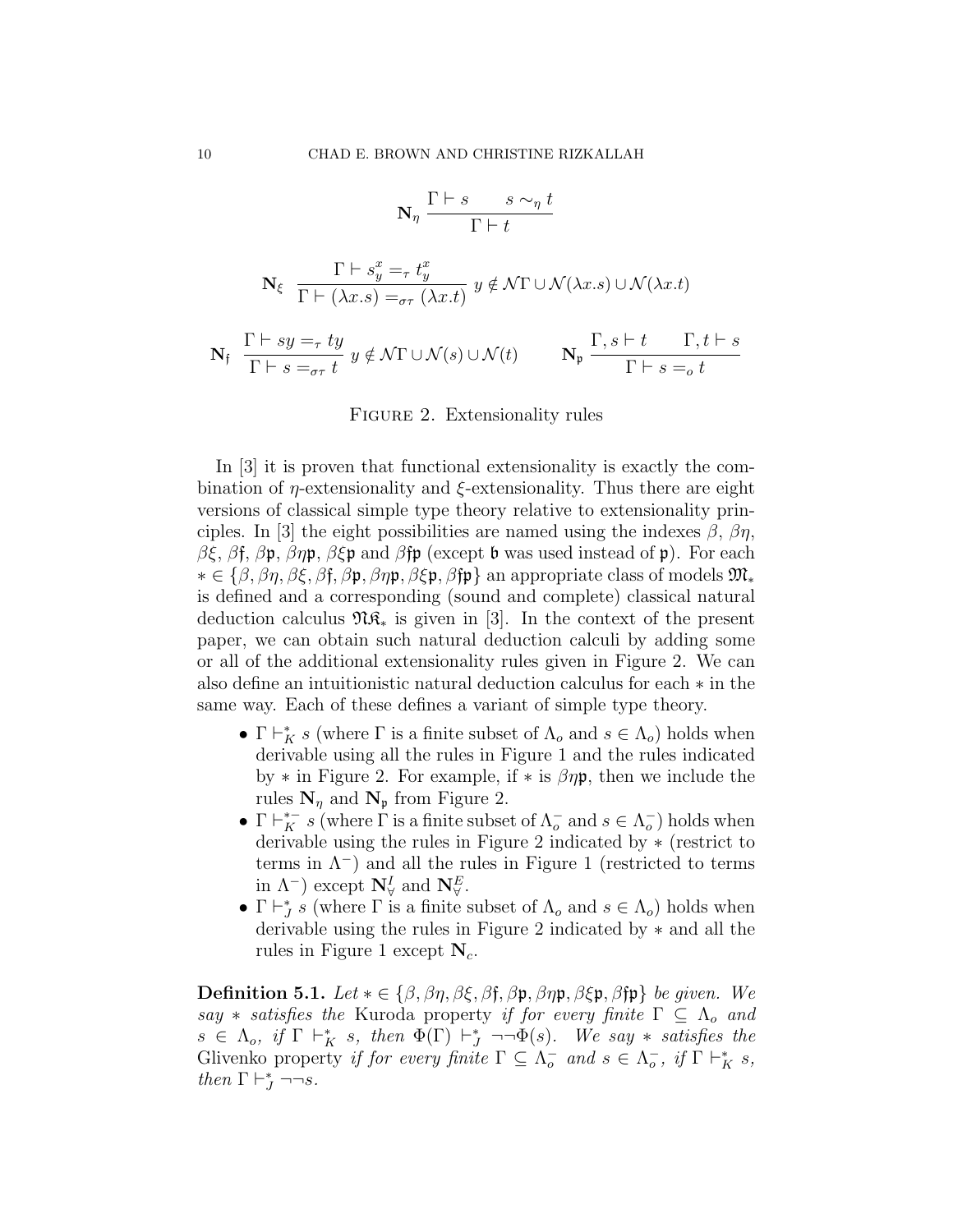We now prove that each case without  $\xi$ -extensionality satisfies the Kuroda and Glivenko properties. This implies the universal quantifier cannot be defined from the other logical constants in simple type theory without  $\xi$ -extensionality.

**Theorem 5.2** (Kuroda and Glivenko without  $\xi$ -extensionality). For each  $* \in {\beta, \beta\eta, \beta\mathfrak{p}, \beta\eta\mathfrak{p}}$ ,  $*$  has the Kuroda property and the Glivenko property.

*Proof.* Theorem 4.5 and Corollary 4.6 mean precisely that  $\beta$  has both properties. One can prove the Kuroda property for ∗ by proving the obvious modification of Theorem 4.2 and Lemma 4.4. In particular, one can prove that for all finite  $\Gamma \subseteq \Lambda_{\rho}^{-1}$  $\overline{0}$  and  $s \in \Lambda_0^ \overline{o}$ , if Γ  $\vdash_K^{*-} s$ , then  $\Gamma \vdash_J^* \neg \neg s$  by induction on the derivation of  $\Gamma \vdash_K^{* \sim s} s$ . There are possibly two new cases to consider. First, the  $N_{\eta}$  case follows from the fact that if  $s \sim_\eta t$ , then  $\neg\neg s \sim_\eta \neg\neg t$ . Second, the  $N_p$  case follows from the derivability of

$$
\vdash_{J}^{\beta p} \forall p : o. \forall q : o.(p \rightarrow \neg \neg q) \rightarrow (q \rightarrow \neg \neg p) \rightarrow \neg \neg (p =_o q)
$$

The Glivenko property for  $\ast$  follows from the Kuroda property. □

Finally, we prove the failure of the Kuroda and Glivenko properties in the presence of  $\xi$ -extensionality.

**Theorem 5.3** (Failure of Kuroda and Glivenko with  $\xi$ -extensionality). For

each  $* \in {\beta \xi, \beta \xi, \beta \xi \mathfrak{p}, \beta \xi \mathfrak{p}}, *$  has neither the Kuroda nor the Glivenko property.

Proof. It suffices to prove ∗ does not have the Glivenko property. Let f be a variable of type  $\iota \circ \iota$  and let  $\top$  be the formula  $\bot \to \bot$ . Let s be the formula

$$
(\lambda x. \top) \neq_{\iota o} (\lambda x.fx \lor \neg fx) \rightarrow \exists x. \top \neq (fx \lor \neg fx)
$$

Note that s does not use the logical constant  $\forall_{\sigma}$  and so  $s \in \Lambda_{\sigma}^{-1}$  $_{o}^{-}$ . We prove two claims:

$$
\begin{array}{l} (1) \vdash^*_K s. \\ (2) \vdash^{\beta \sharp \mathfrak{p}}_J (\neg \neg s) \rightarrow \neg \neg (\forall x . fx \vee \neg fx). \end{array}
$$

Note that  $\not\vdash_{J}^{\beta \nmid p} \neg \neg \forall x . f x \lor \neg fx$ . The proof of this fact is the same as the proof of Lemma 4.7 since every topos is a model of intuitionistic higherorder logic with functional and propositional extensionality. Using the second claim we conclude  $\nvdash_j^* \neg \neg s$ . Consequently,  $*$  does not have the Glivenko property.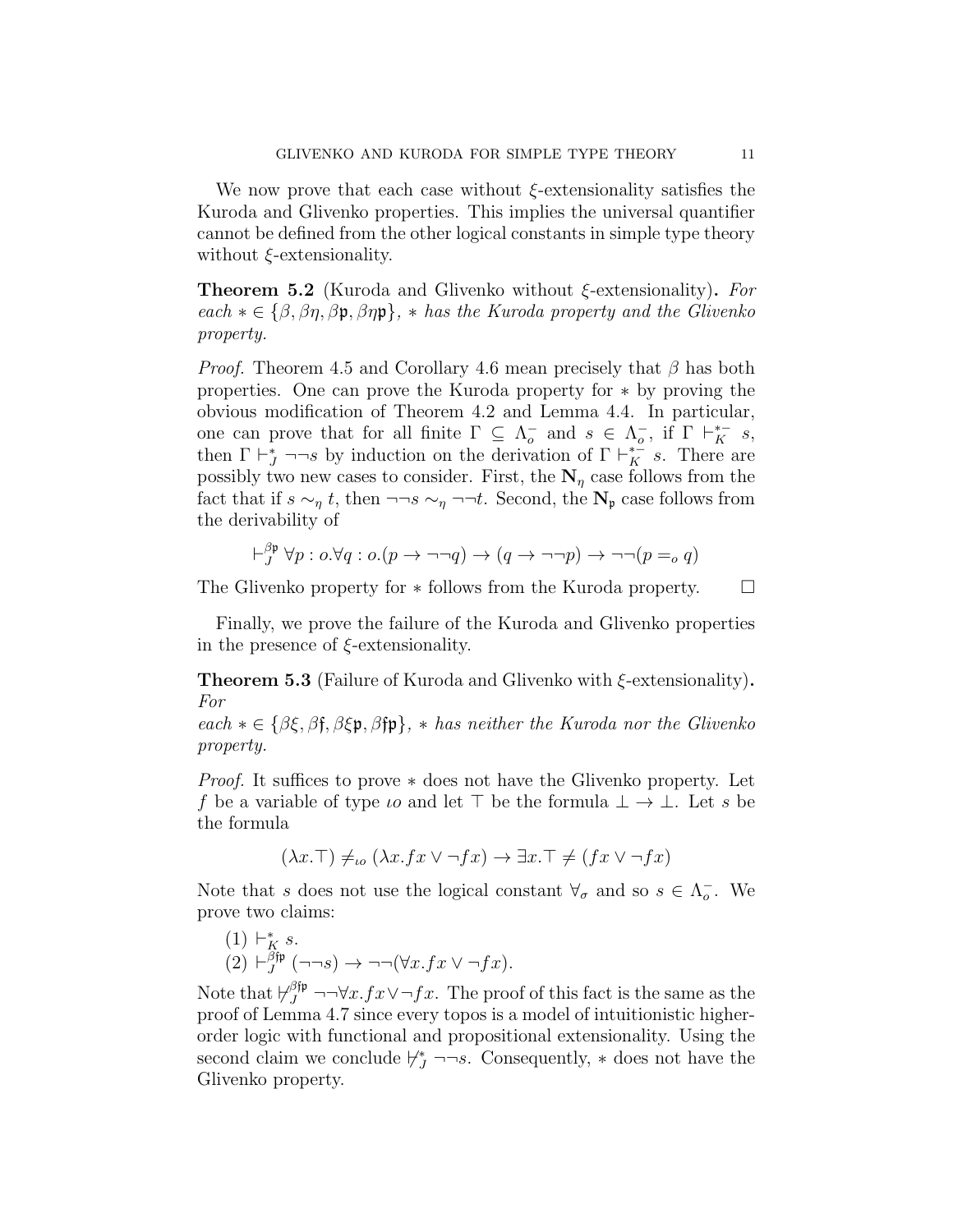First, we prove  $\vdash_K^* s$ . Using  $N^I$ <sub>→</sub> and  $N_c$  it is enough to prove  $\Gamma \vdash_K^* \bot$ where  $\Gamma$  contains exactly the two formulas

$$
(\lambda x.\top)
$$
  $\neq_{\iota o} (\lambda x.fx \vee \neg fx)$  and  $\neg \exists x.\top \neq (fx \vee \neg fx)$ .

Clearly we have

$$
\Gamma,\top\neq(fx\vee\neg fx)\vdash^*_K\exists x.\top\neq(fx\vee\neg fx)
$$

using  $N_h$  and  $N_{\exists}^I$ . By  $N_{\rightarrow}^E$  and  $N_h$  we have

$$
\Gamma,\top \neq (fx \vee \neg fx) \vdash_K^* \bot
$$

and so by  $N_c$  we have  $\Gamma \vdash_K^* \top = (fx \lor \neg fx)$ . By  $N_\xi$  (or  $N_f$  and  $N_\beta$ ) we have

$$
\Gamma \vdash_K^* (\lambda x. \top) =_{\iota o} (\lambda x.fx \vee \neg fx).
$$

Using  $N_{\rightarrow}^E$  and  $N_h$  we have  $\Gamma \vdash_K^* \bot$  as desired.

Finally, we prove  $\vdash_{J}^{\beta\uparrow p}$  $J_J^{\text{opp}}(\neg\neg s) \rightarrow \neg\neg(\forall x.fx \lor \neg fx)$ . It suffices to prove  $\Gamma \vdash^{\beta \nmid p}_{J} \bot$  where  $\Gamma$  contains exactly the two formulas  $\neg \neg s$  and  $\neg \forall x . f x \lor \neg fx$ . Using  $N_h$ ,  $N^E_{\rightarrow}$  and  $N^I_{\rightarrow}$  it is enough to prove  $\Gamma$ ,  $s \vdash^{\beta \dagger p}_{J} \bot$ . We argue that  $\Gamma$ ,  $s \vdash^{\beta \nmid p}_{J}$  $J_J^{\text{app}}(\lambda x.\top) \neq (\lambda x.fx \vee \neg fx)$  in the following steps.

(1)  $\Gamma$ ,  $s$ ,  $(\lambda x.\top) = (\lambda x.fx \vee \neg fx) \vdash^{\beta \uparrow \mathfrak{p}}_{J} \top$  by  $N^I_{\rightarrow}$  and  $N_h$ .

(2) 
$$
\Gamma
$$
, s,  $(\lambda x.\top) = (\lambda x.fx \vee \neg fx) \vdash^{\beta \mathfrak{fp}}_{J} (\lambda x.\top)x$  by  $\mathbf{N}_{\beta}$  and (1).

(3)  $\Gamma, s, (\lambda x. \top) = (\lambda x.fx \vee \neg fx) \vdash^{\beta \nmid p}_{J}$  $J_J^{\beta \uparrow \mathfrak{p}}(\lambda x.fx \vee \neg fx)x$  by  $\mathbf{N}_h$ ,  $\mathbf{N}_{=}^E$ and (2).

(4) 
$$
\Gamma
$$
, s,  $(\lambda x.\top) = (\lambda x.fx \vee \neg fx) \vdash^{\beta \sharp \mathfrak{p}}_{J} fx \vee \neg fx$  by  $\mathbf{N}_{\beta}$  and (3).

(5) 
$$
\Gamma
$$
, s,  $(\lambda x.\top) = (\lambda x.fx \vee \neg fx) \vdash^{\beta \nmid p}_{J} \forall x.fx \vee \neg fx \text{ by } \mathbb{N}_{\forall}^{I}$  and (4).

(6) 
$$
\Gamma
$$
, s,  $(\lambda x.\top) = (\lambda x.fx \vee \neg fx) \vdash_{J}^{\beta \mathfrak{f} \mathfrak{p}} \bot$  by  $\mathbf{N}_h$ ,  $\mathbf{N}_{\rightarrow}^E$  and (5).

(7) 
$$
\Gamma
$$
,  $s \vdash^{\beta \uparrow \mathfrak{p}}_{J} (\lambda x. \top) \neq (\lambda x.fx \vee \neg fx)$  by  $\mathbb{N}_{\rightarrow}^{I}$  and (6).

Since s is  $(\lambda x.\top) \neq_{\iota o} (\lambda x.fx) \rightarrow \exists x.\top \neq fx$  we know

$$
\Gamma, s \vdash^{\beta \mathfrak{f}\mathfrak{p}}_{J} \exists x. \top \neq (fx \lor \neg fx)
$$

by  $N_h$  and  $N_{\rightarrow}^E$ . By  $N_{\exists}^E$  is now suffices to prove

$$
\Gamma, s, \top \neq (fx \vee \neg fx) \vdash^{\beta \nmid \mathfrak{p}}_{J} \bot.
$$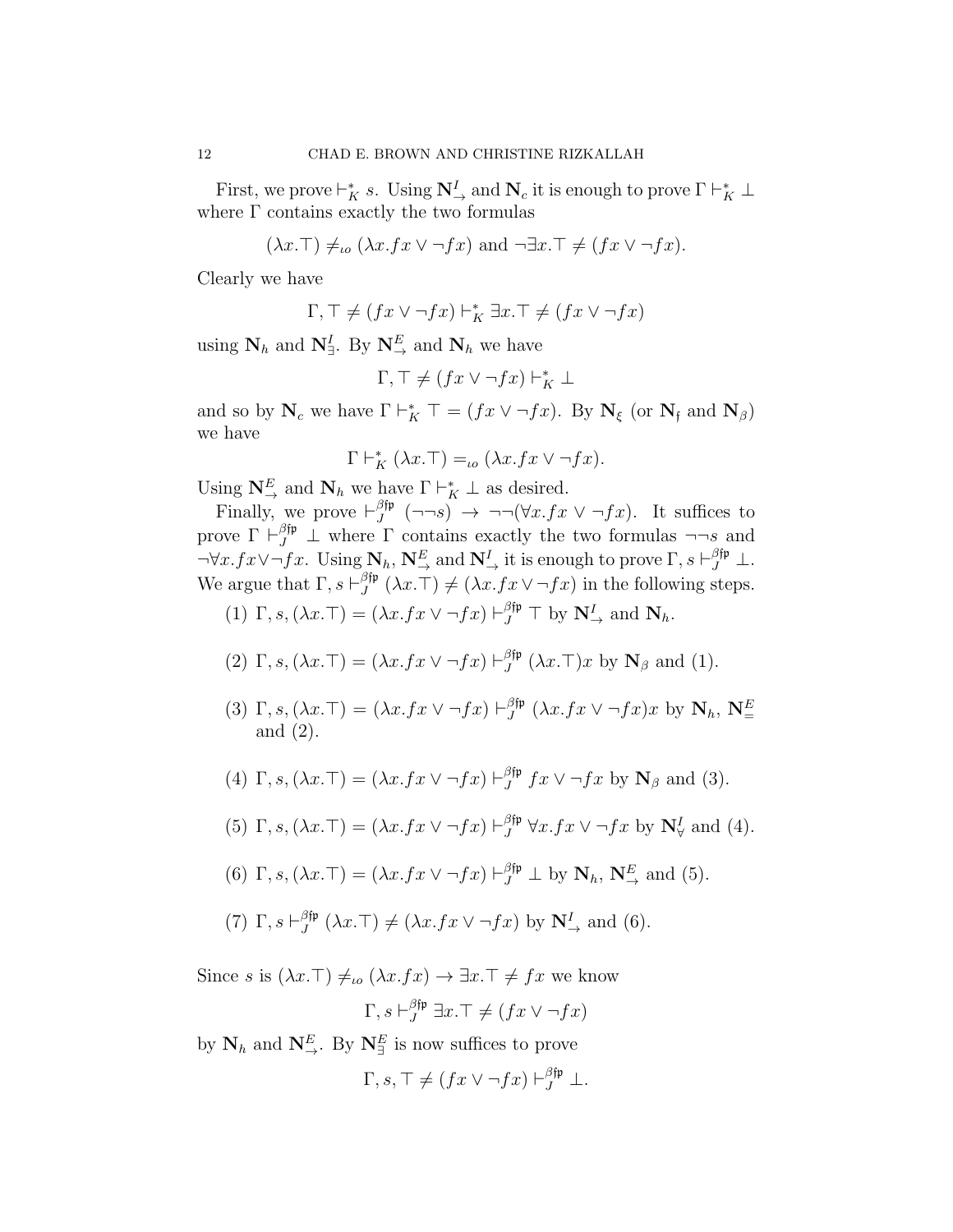By  $N_h$ ,  $N_w$  and  $N_{\rightarrow}^E$  it suffices to prove

$$
\top \neq (fx \vee \neg fx) \vdash^{\beta \mathfrak{f}\mathfrak{p}}_{J} \top = (fx \vee \neg fx).
$$

We prove this in the following steps.

(1)  $\vdash_{J}^{\beta \nmid p} \top$  by  $N_{\rightarrow}^{I}$  and  $N_{h}$ .  $(2)$  T  $\neq$   $(fx \vee \neg fx), fx \vdash^{\beta \nmid p}_{J}$  $J_f^{\beta \uparrow \mathfrak{p}} f x \vee \neg fx$  by  $\mathbf{N}_{\vee}^{IL}$ . (3)  $\top \neq (fx \vee \neg fx)$ ,  $fx \vdash_{J}^{\beta \nmid p} \top = (fx \vee \neg fx)$  by  $N_{p}$ ,  $N_{w}$ , (1) and (2). (4)  $\top \neq (fx \vee \neg fx), fx \vdash^{\beta \uparrow \mathfrak{p}}_{J} \bot$  by  $\mathbf{N}_h, \mathbf{N}^E_{\rightarrow}$  and (3). (5)  $\top \neq (fx \vee \neg fx) \vdash^{\beta \uparrow \mathfrak{p}}_{J} \neg fx$  by  $\mathbb{N}^{I}_{\rightarrow}$  and (4).  $(6)$  T  $\neq$   $(fx \vee \neg fx) \vdash^{\beta \nmid p}_{J}$  $J_J^{\beta \mathfrak{f}\mathfrak{p}} f x \vee \neg fx$  by  $\mathbf{N}_{\vee}^{IR}$  and (5).  $(7)$   $\top \neq (fx \vee \neg fx) \vdash^{\beta \nmid p}_{J} \top = (fx \vee \neg fx)$  by  $N_{\mathfrak{p}}, N_{w}, (1)$  and  $(6)$ .  $\Box$ 

Since the versions of simple type theory with  $\xi$ -extensionality do not satisfy the Glivenko property, it is possible that universal quantifiers can be defined from the other logical constants in the intuitionistic setting. Andrews [2] defines  $\forall_{\sigma}$  as  $\lambda f.f = \lambda x.\top$  (where  $\top$  is a provable formula) in a classical simple type theory with full extensionality. It is easy to check that the term provides an appropriate definition of universal quantification in an intuitionistic version of simple type theory with functional and propositional extensionality  $(\beta \uparrow \mathfrak{p})$ . In fact, a similar definition is given in an intuitionistic simple type theory with functional and propositional extensionality in [12]. One can modify the definition to be  $\lambda f.(\lambda x.fx) = \lambda x.\top$  and obtain a definition of  $\forall_{\sigma}$  in the intuitionistic simple type theory for  $\beta \xi \mathfrak{p}$ <sup>1</sup>. This leaves open the possibility that universal quantifiers are definable from the other logical constants in the two remaining intuitionistic simple type theories for  $βξ$  and  $β$ f. We leave the resolution of this question for future work.

<sup>&</sup>lt;sup>1</sup>Florian Rabe recently pointed out that  $\eta$  is not needed to define  $\forall_{\sigma}$  in a private communication.